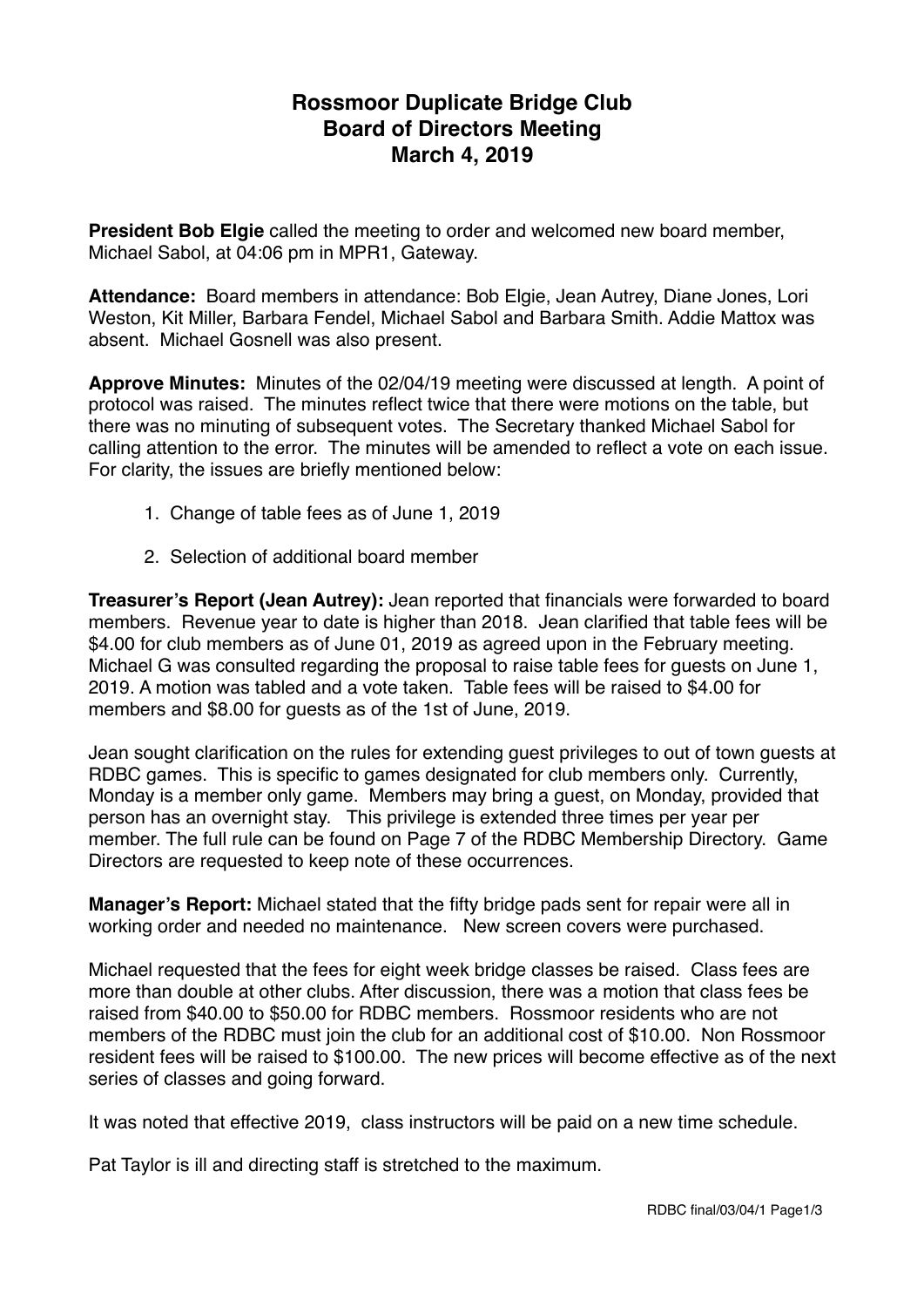**Hospitality (Barbara Fendel)**: The next Unit Game is scheduled for March 24, 2019. It is Unit 499's annual meeting. RDBC will prepare for forty tables. Barbara requested board assistance with set up and clean up. Barbara also requested a large cart be placed by Administration in the Oak Room as part of set up. Barbara S, Barbara F and Lori will set up before the game. Bob, Diane, Barbara and Lori will be on the cleanup detail.

Barbara F will be unavailable for the July Unit Game. Lori will coordinate on this day.

**Membership (Addie Mattox):** Addie was absent. Bob reported that the 2019 RDBC Membership Directory has been published. A motion was tabled that Lou Landgraf receive \$250 for her assistance with the publication. A vote was taken and approved by the board.

**Publicity (Kit Miller):** Photos of RDBC players who have achieved a score of more than 70% are being submitted to the Rossmoor News. All information has been given to the E-Declarer. Name badges have been ordered from **[SevenNoTrump.com](http://SevenNoTrump.com)**. Several members are ill and cards have been sent.

**Nominating Committee (Lori Weston):** Nothing to report.

## **Old Business:**

 *Mentoring Program:* Bob redistributed a copy of Unit 499 mentoring information to be reviewed by board members. The Board agreed to the following:

- Michael Sabol will be the RDBC Mentoring Coordinator. It will take approximately two months to organise and roll out the new program.

- Mentors must be ACBL Life Masters. Michael S will identify potential mentors/ mentees and coordinate.

- Mentors will meet and play with mentees four to six times. When playing together, mentors will receive free plays and mentees will pay the regular table fee. Mentees must be willing to play in the "A" section of a duplicate game when playing with mentors.

- All interested parties will participate on a first come, first serve basis. Waiting lists will be established as necessary.

- Michael G will send a list of potential mentors to Michael S. Michael S. will make announcements about the program during the week of March 11th before the games.

> RDBC Final/03/04/19 Page<sub>2/3</sub>